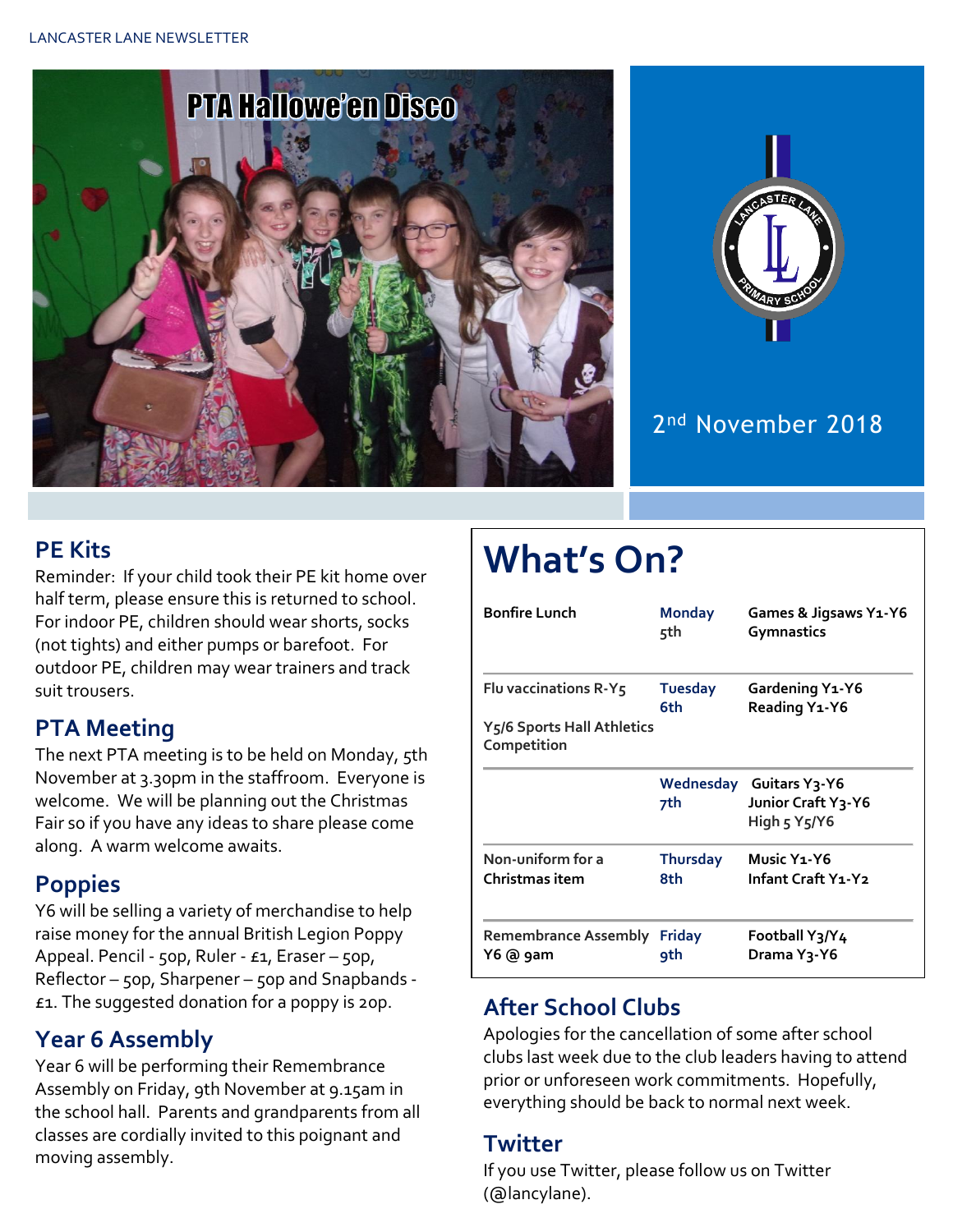#### **Non Uniform Day**

Thursday, 8th of November is a non uniform day for those children who bring in an item for the Christmas Items tombola. This could be: Christmas wrapping paper, a box of Christmas cards, a fancy Christmas decoration or baubles etc etc This stall was extremely popular at the fair last year. Please only send your child in non school uniform if they bring an item in.

#### **Silent Soldier**

You may have noticed the Silent Soldier which has been erected in the grounds by the school entrance. The statues have been created by the Royal British Legion as part of their "Thank You" campaign to those who experienced the First World War and who served, sacrificed and changed our world. If you wish to learn more about this they have a website which you can visit by following this link.

**https://www.britishlegion.org.uk/remembrance/ww1-centenary/thank-you/** Our Silent Soldier will, quite rightly, will hold pride of place within our school and has been located in an area of school that we have plans to develop.

#### **Bonfire/Fireworks Tickets**

If you're attending to go the annual bonfire / fireworks event held at Worden Park on Monday, 5th November please purchase your tickets beforehand from school. It is cheaper than paying on the night and a small percentage of the ticket cost goes into school funds.

#### **Hallowe'en Disco**

Thank you to the PTA members who organised the PTA Disco and to the staff who supported the event. The children's behaviour was spook-tacularly good and their costumes were amazing! A great time was had by all.

#### **Christmas Singalong**

Children from Rec – Y6 are all welcome to join the Christmas Singalong Club which starts on Tuesday, 6th November at 12.30pm in the Y6 Classroom.

#### **Children in Need Day**

The School Council has decided on a PJs day for Children in Need this year. On Friday, 16th November your child can come in PJs in exchange of some small change.

#### **Outside Achievements**

Beth from Y4 and Lucy from Y1 attended a gymnastics competition, Beth received 2 bronze medals for vault and floor and received a silver overall whilst Lucy received a rosette for her pumpkin numbers board. Riley D in Y2 completed his Stage 2 at swimming. Well done to all of you.



Year 4 using LBQ tablets to research For a non-chronological report.



PTA Hallowe'en Disco